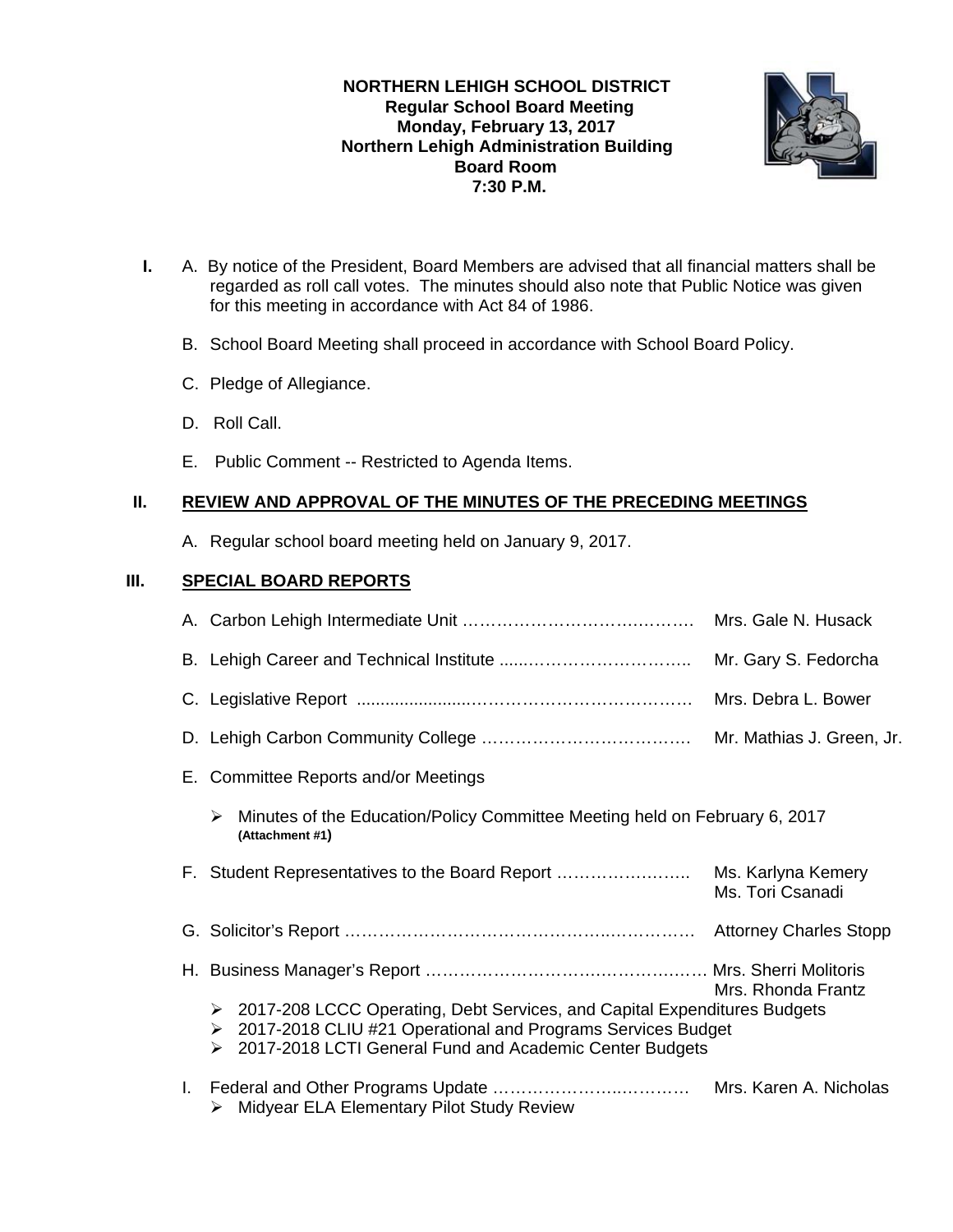- J. Superintendent's Report ………………..………………….……….. Mr. Michael W. Michaels  $\triangleright$  National School Counselor's Week – February 6-10, 2017
	- Graduation Date: June 9, 2017
- K. An executive session will be held at 6:45 p.m. in the Administration Office Conference Room.

# **IV. PERSONNEL**

- A. Retirement/Resignation
	- 1. Accept the retirement resignation of Robert Kroboth from his position as High School Middle Shift Custodian, effective the end of the work day, January 31, 2018. Contract language states that custodial/maintenance employees who have worked for the district more than 20 years and give notice to the district of retirement 12  $\frac{1}{2}$  months prior to retirement date shall receive an additional \$500.00 upon retirement. Mr. Kroboth will retire in January, 2018, after 27 years of service at Northern Lehigh School District.
	- 2. Accept the resignation of Kris Ahner, High School Transitional Learning Support Teacher, effective the end of the contractual work day of the 2016-2017 school year.

### B. Appointment -Instructional

| 1. Sarah Fink     | <b>Temporary Vacancy Replacement</b>              |
|-------------------|---------------------------------------------------|
| Assignment:       | Slatington Elementary School 4th Grade Teacher    |
|                   | replacing an employee on family medical leave.    |
| Salary:           | Substitute Teacher Rate Days 1-30; Day 31 and     |
|                   | beyond \$46,875 prorated (Step 1 Bachelors on the |
|                   | 2016-2017 CBA Salary Schedule)                    |
| Effective:        | On or about February 21, 2017                     |
| Termination Date: | On or about May 12, 2017                          |

C. Approve the following individuals as District Wide Temporary Vacancy Replacement Permanent Substitute Teachers for the remainder of the 2016-2017 school year replacing permanent substitutes in full time teaching positions until the end of the year. They will be paid a daily per diem rate of \$120 and will receive district health benefits according to the Affordable Care Act regulations with co-payment amounts equivalent to that of district personnel.

> Dakota Miller Scott Valentine

#### D. Game Workers 2016-2017

Motion to appoint the following people as Game Workers for the 2016-2017 school year. Game Workers consist of ticket sellers and takers, game announcers, scoreboard operators, timers, field judges, scorekeepers. Rate of pay is consistent with the rates approved on the 2016-2017 Supplementary Personnel Salary Schedule.

 Matthew Davis Robyn Pristash

E. Substitute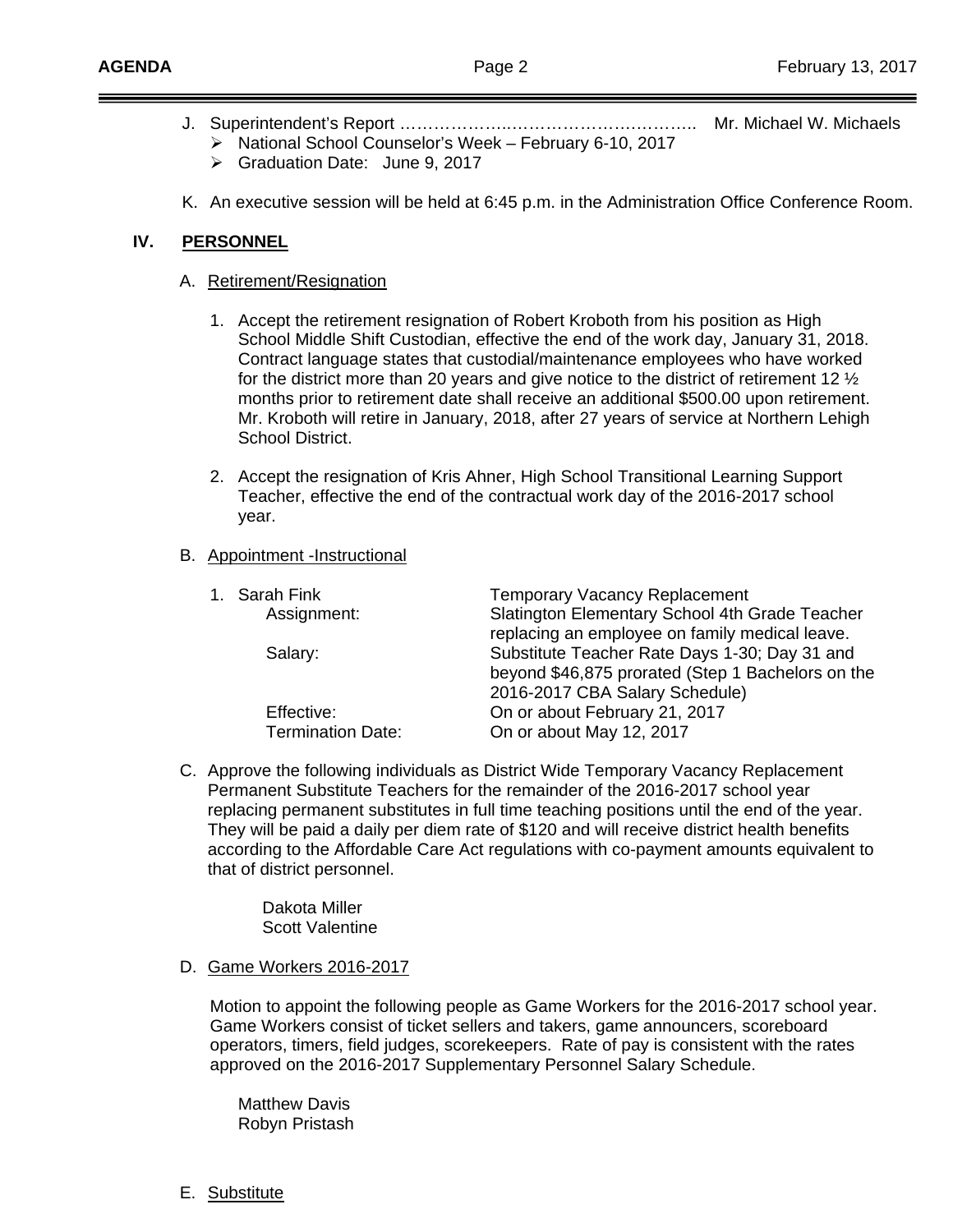# 1. Non-Instructional

Approve the following individual as substitute secretary/aide for the 2016-2017 school year at the 2016-2017 substitute rate as approved on the Supplemental Personnel Salary Schedule:

 Kelsey Follweiller\* **\*Pending Verification of Missing Personnel File Items**

# **V. POLICY**

### A. Field Trips

- 1. Spanish Club High School New York City, NY March 30, 2017 This trip is fully funded by Spanish Club Students.
- 2. Senior Class Trip High School Six Flags Great Adventure Jackson, NJ May 26, 2017 – This trip is fully funded by Class of 2017 Students.
- 3. National Honor Society Ellis Island New York City, NY June 2, 2017 This trip is fully funded by National Honor Society Students.

### B. Board Policy First Reading

- 1. Approve school board policy #103 Programs Nondiscrimination in School and Classroom Practices, as presented after first reading. **(Attachment #2)**
- 2. Approve school board policy #248 Pupils Unlawful Harassment, as presented after first reading. (**Attachment #3)**
- 3. Approve school board policy #251 Pupils Homeless Students, as presented after first reading. (**Attachment #4)**
- 4. Approve school board policy #255 Pupils Educational Stability for Children in Foster Care, as presented after first reading. (**Attachment #5)**
- 5. Approve school board policy #348 Employees Unlawful Harassment, as presented after first reading. (**Attachment #6)**

# **VI. CONFERENCES**

- A. Michele Dotta PDE Conference 2017 Making a Difference: Educational Practices that Work! – March 9-10, 2017 – Hershey Lodge & Convention Center – Hershey, PA – Registration: \$139.00; Lodging: \$143.19; Meals: \$33.00, Travel: \$83.00 – Total Approximate Cost: \$398.19 – Funding: Special Education Budget **(Attachment #7)**
- B. Lynn Haab –PSEA 2017 Special Education Conference March 3-4, 2017 Omni Bedford, Springs Resorts – Bedford, PA - Registration: \$30.00; Travel: \$196.88 – Total Approximate Cost: \$226.88 – Funding Curriculum & Instruction Budget **(Attachment #8)**
- C. Sherri Molitoris  $31<sup>st</sup>$  Annual PASPA Conference: War Stories II, The Battle Continues March 1-3, 2017 – Harrisburg-Hershey Sheraton Hotel – Harrisburg, PA – Registration: \$645.00; Lodging: \$197.58; Travel: \$90.52 – Total Approximate Cost: \$933.10 – Funding: Business Office Budget **(Attachment #9)**
- D. Krystle-Dawn Tiedeman Pennsylvania Excellence in eLearning Forum March 16-17, 2017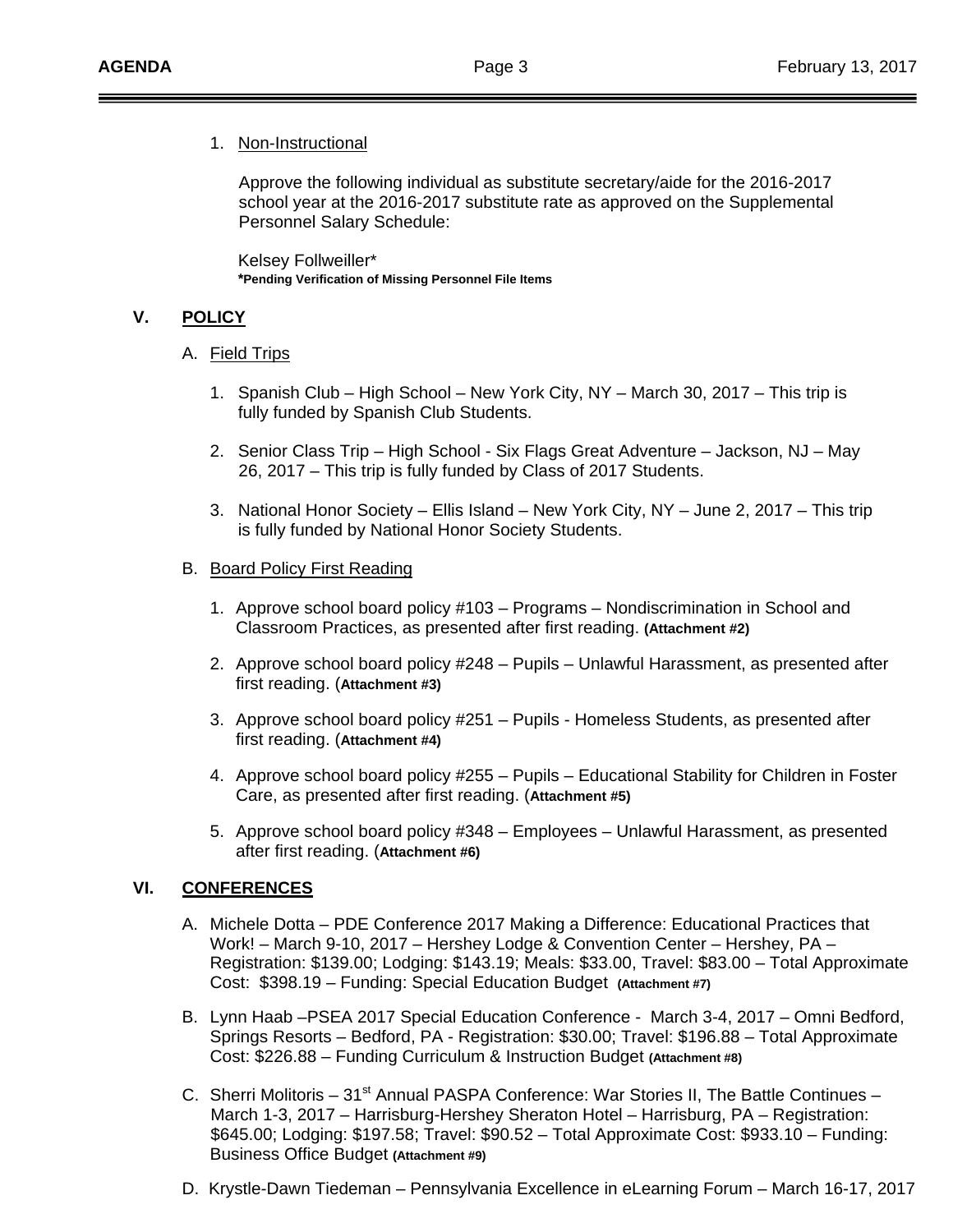- Sands Resort – Bethlehem, PA. There is no cost for this conference. **(Attachment #10)** 

#### **VII. CURRICULUM AND INSTRUCTION**

A. Approve the High School Program of Studies Book for 2017-2018 school year as presented and recommended by Administration. **(Distributed to Board Members Only).** 

## **VIII. OLD BUSINESS**

#### **IX. NEW BUSINESS**

### **X. (a) FINANCIAL**

- A. Approve the Following Financial Reports:
	- 1. General Fund Account month of December
	- 2. NLMS Student Activities Account month of December
	- 3. NLHS Student Activities and Scholarship Account month of December
- B. Approve the Following List of Bills:
	- 1. General Fund months of January and February
	- 2. Refreshment Stand month of January
	- 3. Cafeteria Fund months of January and February
- C. Lehigh Carbon Community College 2017-2018 Budget

Approve a resolution regarding the 2017-2018 Lehigh Carbon Community College Sponsor contribution Budget. Total expenditures equal \$6,186,337.00 which represents no change over the 2016-2017 budget. Northern Lehigh's share of the total budget is \$197,196.00, a decrease of \$8,488.00 or (-4.1%). A copy of the budget was distributed electronically January 5, 2017.

D. Carbon Lehigh Intermediate Unit 2017-2018 Budget

Approve a resolution regarding the 2017-2018 Carbon Lehigh Intermediate Unit Operational and Program Services budget. Total expenditures equal \$3,212,643.00 an increase of \$78,510.00 over the 2016-2017 budget. Northern Lehigh's share is proposed to be \$19,785.00 an increase of \$7.00 from the 2016-2017 budget. A copy of the budget was distributed electronically February 1, 2017.

E. Lehigh Career & Technical Institute 2017-2018 Budget

Approve a resolution regarding the Lehigh Career & Technical Institute general fund budget and Academic Center expenditures for the 2017-2018 school year. The general fund budget total is \$26,259,100.00 an increase of \$651,800. Northern Lehigh School District's portion of the 2017-2018 general fund budget is \$904,889 a decrease of \$8,188.00. The expenditures for the Academic Center budget for the period of July 1, 2017 through June 30, 2018 total \$1,746,300.00 an increase of \$88,800.00. There is no cost to Northern Lehigh School District for the Academic Center budget. A copy of the budget was distributed to board members electronically February 7, 2017.

- F. Accept the 2015-2016 audit and management report for the single audit ending June 30, 2016. A copy of the audit was distributed at the January 9, 2017 school board meeting.
- G. Authorize Administration to enter into a three year agreement with K12 Services, Inc., for